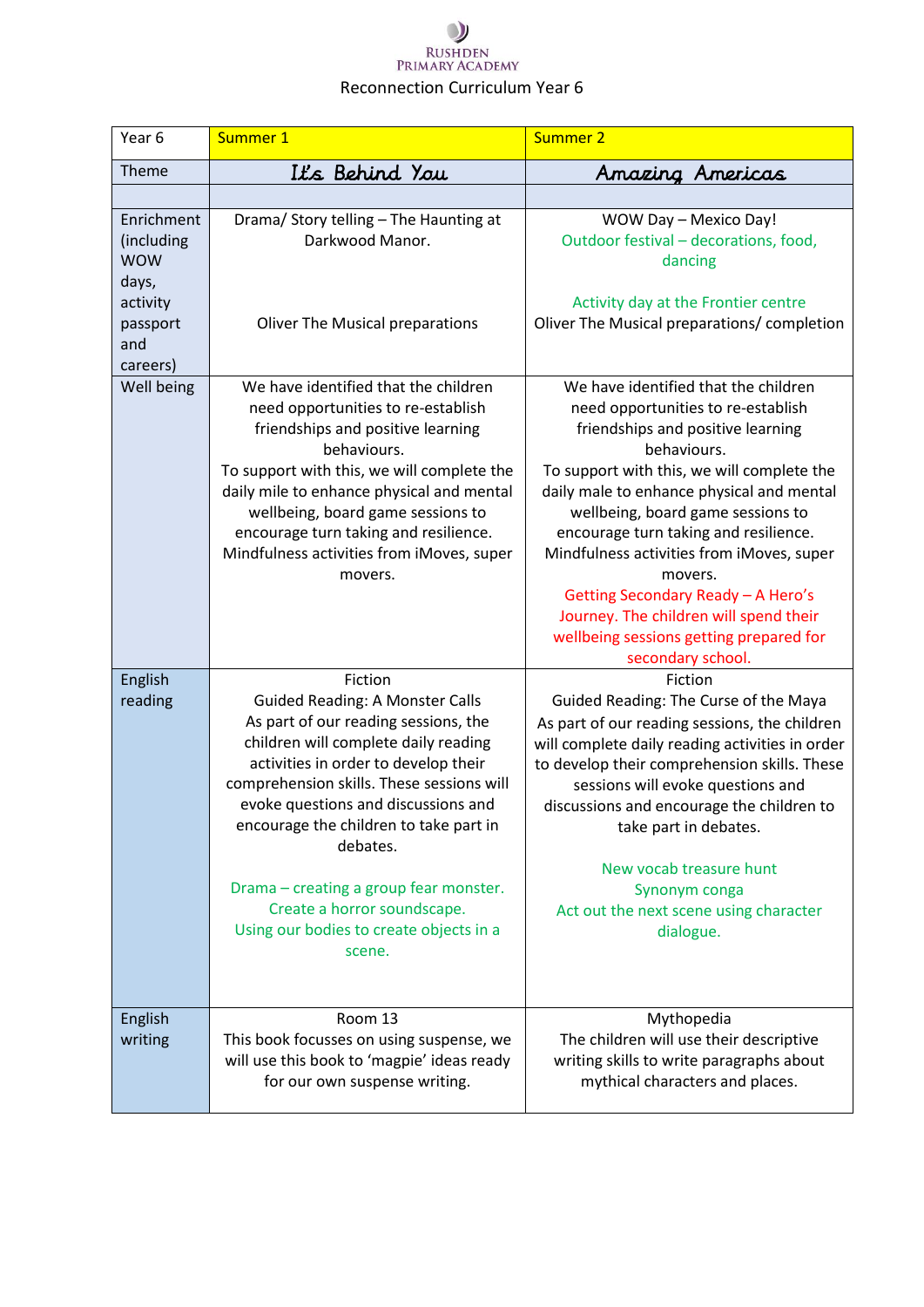## $\bullet$ RUSHDEN<br>PRIMARY ACADEMY Reconnection Curriculum Year 6

|              | We will read newspapers, complete<br>headline hunts and create our own<br>newspaper reports enabling the children<br>to practice their non-fiction writing and<br>turn these reports into television news | Create own mythical creature to describe<br>and create our own 3D map to create a<br>mythical world - Art/DT link.                                                                                               |
|--------------|-----------------------------------------------------------------------------------------------------------------------------------------------------------------------------------------------------------|------------------------------------------------------------------------------------------------------------------------------------------------------------------------------------------------------------------|
|              | reports.<br>Francis - Suspense Narrative<br>Our writing sessions will help children to<br>use their suspense knowledge from books                                                                         | Middle world-Advertisement/leaflet<br>The children will use their persuasive writing<br>skills to create an advert to encourage<br>people to visit Mexico.                                                       |
|              | and video clips to create their own<br>Suspense Narrative.                                                                                                                                                | Display adverts around playground,<br>discussion which are you drawn to - why?<br>(persuasive techniques).                                                                                                       |
|              | We will use outside areas, music/sound<br>study and drama sessions to explore<br>senses which will help to develop our<br>descriptive writing.                                                            | Turn written adverts into television adverts<br>(technology and IT links).                                                                                                                                       |
| <b>Maths</b> | Areas identified from gap analysis using                                                                                                                                                                  | Areas identified from gap analysis using                                                                                                                                                                         |
|              | <b>NCETM</b> tool<br>Geometry - Using a protractor and                                                                                                                                                    | <b>NCETM</b> tool<br>Revision: KS2 revision.                                                                                                                                                                     |
|              | calculating angles.                                                                                                                                                                                       | Range of Active Maths activities                                                                                                                                                                                 |
|              | Ratio: Solve problems involving ratio and                                                                                                                                                                 | <b>Grand Prix Grid division</b>                                                                                                                                                                                  |
|              | connecting to knowledge of fractions and                                                                                                                                                                  |                                                                                                                                                                                                                  |
|              | multiples.<br>Range of Active Maths activities<br><b>Angle Bingo</b><br>Play It Straight - Angles on a straight line                                                                                      | Catch and calculate - subtracting fractions<br>with mixed numbers.                                                                                                                                               |
|              |                                                                                                                                                                                                           | White Rose Maths themed projects.                                                                                                                                                                                |
| Science      | Light<br>The children will explore how we see,<br>shadows, reflection and refraction.                                                                                                                     | <b>Circulatory System</b><br>Children will build on their knowledge and<br>understanding of different systems around<br>the body. They will research he parts and<br>functions of the circulatory system.        |
|              | A range of practical sessions include:<br>Shadow puppets.<br>Make periscopes and test.<br>Child model of how light travels                                                                                | Draw large scale body map on the<br>playground, label and children to ravel<br>around with red or blue blood cells.<br>Nutrients/water activity.<br>Fitness tests (Heart/ pulse).<br>Create a model human heart. |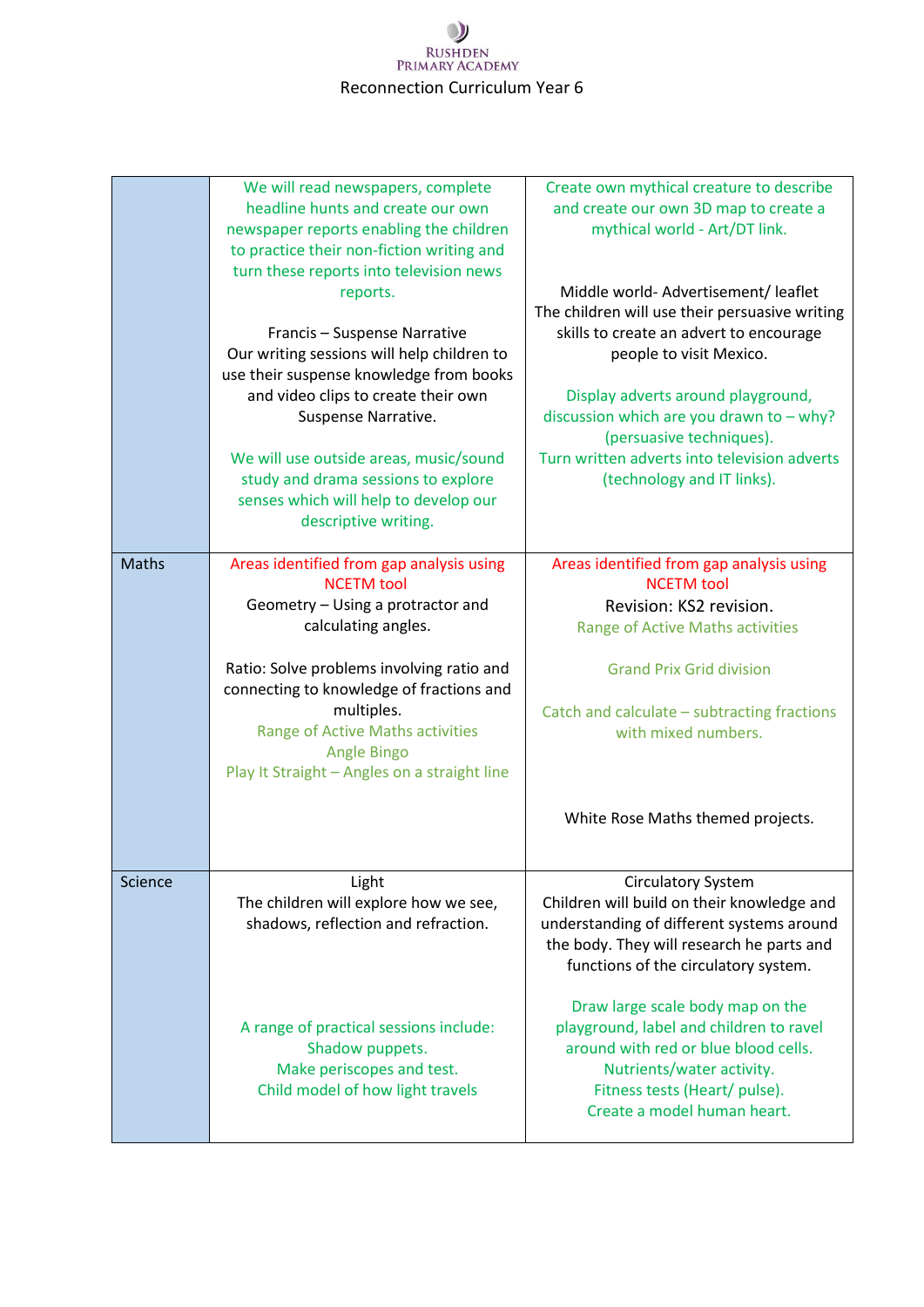## $\mathcal{Y}$ RUSHDEN<br>PRIMARY ACADEMY Reconnection Curriculum Year 6

| Computing | Multimedia                                                                                                                                                                                                                                                                                                                                                                                                                                                                                                                                                                                                                                                                                                                                                                                                                                                                                                                                                                                                                                                                                                                                        | Digital Literacy                                                                                                                                                                                                                                                                                                                                                                                                                                                                                                                                                                                                                                                                                                                                                                               |
|-----------|---------------------------------------------------------------------------------------------------------------------------------------------------------------------------------------------------------------------------------------------------------------------------------------------------------------------------------------------------------------------------------------------------------------------------------------------------------------------------------------------------------------------------------------------------------------------------------------------------------------------------------------------------------------------------------------------------------------------------------------------------------------------------------------------------------------------------------------------------------------------------------------------------------------------------------------------------------------------------------------------------------------------------------------------------------------------------------------------------------------------------------------------------|------------------------------------------------------------------------------------------------------------------------------------------------------------------------------------------------------------------------------------------------------------------------------------------------------------------------------------------------------------------------------------------------------------------------------------------------------------------------------------------------------------------------------------------------------------------------------------------------------------------------------------------------------------------------------------------------------------------------------------------------------------------------------------------------|
|           | During this unit, learners will develop<br>their knowledge and understanding of<br>using a computer to produce 3D<br>models. Learners will initially familiarise<br>themselves with working in a 3D space,<br>including combining 3D objects to<br>make a house and examining the<br>differences between working digitally<br>with 2D and 3D graphics. Learners will<br>progress to making accurate 3D<br>models of physical objects, such as a<br>pencil holder, which include using 3D<br>objects as placeholders. Finally, learners<br>will examine the need to group 3D<br>objects, then go on to plan, develop,<br>and evaluate their own 3D model of a<br>photo frame.<br>Creating media - 3D Modelling<br>Unit guide<br>Learning graph<br><b>Rubric</b><br>Lesson 1 What is 3D Modelling?<br>Lesson 2 Making changes<br><b>Lesson 3 Rotation and position</b><br>Lesson 4 Making holes<br>Lesson 5 Planning my own 3D model<br>Lesson 6 Making my own 3D model<br>Make their own photo frame to copy<br>and paste a photo of them from their<br>time at RPA? Make a 3D scary object<br>linked to the topic theme/ crime and<br>punishment? | This unit introduces learners to the<br>creation of websites for a chosen<br>purpose. Learners identify what makes a<br>good web page and use this information<br>to design and evaluate their own website<br>using Google Sites. Throughout the<br>process learners pay specific attention to<br>copyright and fair use of media, the<br>aesthetics of the site, and navigation<br>paths.<br>Creating media - Web page creation<br>Unit quide<br>Learning graph<br><b>Rubric</b><br>Lesson 1 What makes a good website?<br>Lesson 2 How would you layout your<br>web page?<br>Lesson 3 Copyright or CopyWRONG?<br>Lesson 4 How does it look?<br><b>Lesson 5 Follow the breadcrumbs</b><br>Lesson 6 Think before you link!<br>Make their own travel website<br>advertising holidays to Mexico. |
|           |                                                                                                                                                                                                                                                                                                                                                                                                                                                                                                                                                                                                                                                                                                                                                                                                                                                                                                                                                                                                                                                                                                                                                   |                                                                                                                                                                                                                                                                                                                                                                                                                                                                                                                                                                                                                                                                                                                                                                                                |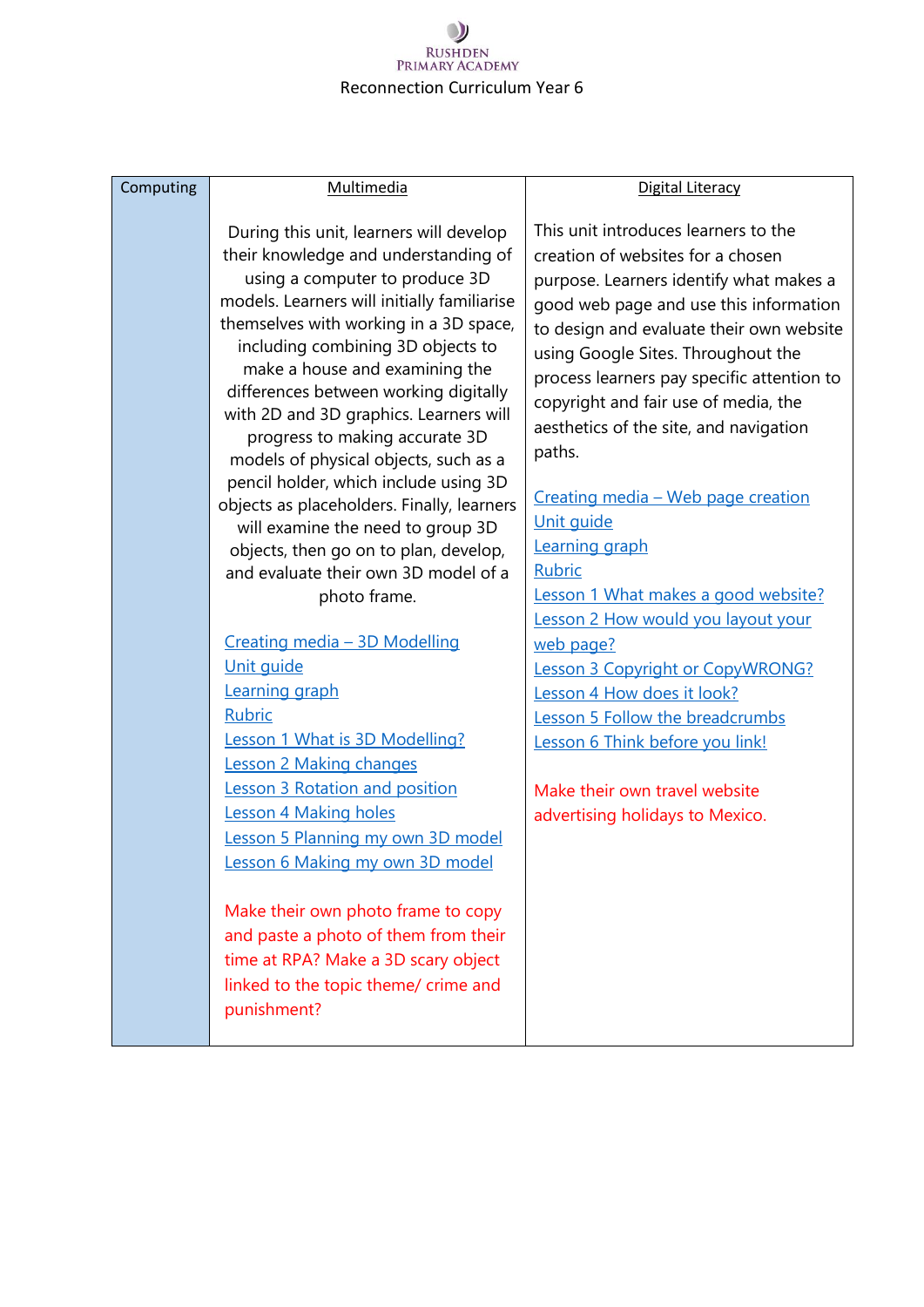## $\mathcal{Y}$ RUSHDEN<br>PRIMARY ACADEMY Reconnection Curriculum Year 6

| Unplugged<br>computing<br>activities/<br>group work | Extra unplugged/ outdoor activities that don't require a computer:<br>https://www.barefootcomputing.org/resources/variables-unplugged-activity -<br><b>English link</b><br>https://www.barefootcomputing.org/resources/abstraction-unplugged-activity -<br><b>Art link</b><br>https://www.barefootcomputing.org/resources/decomposition-unplugged-activity-<br>ks2 - Music and PE link<br>https://www.barefootcomputing.org/resources/logical-reasoning-unplugged-<br>activity - Maths link sudoku puzzles.<br>https://www.barefootcomputing.org/resources/network-hunt-activity - Geography<br>link<br>https://www.barefootcomputing.org/resources/2d-shape-drawing-debugging - 2D<br>shape Maths link<br>https://www.barefootcomputing.org/resources/patterns-unplugged-reusing- |                                                                                                                                                                                                                                                                                                                                                         |
|-----------------------------------------------------|------------------------------------------------------------------------------------------------------------------------------------------------------------------------------------------------------------------------------------------------------------------------------------------------------------------------------------------------------------------------------------------------------------------------------------------------------------------------------------------------------------------------------------------------------------------------------------------------------------------------------------------------------------------------------------------------------------------------------------------------------------------------------------|---------------------------------------------------------------------------------------------------------------------------------------------------------------------------------------------------------------------------------------------------------------------------------------------------------------------------------------------------------|
|                                                     | recipes DT link                                                                                                                                                                                                                                                                                                                                                                                                                                                                                                                                                                                                                                                                                                                                                                    |                                                                                                                                                                                                                                                                                                                                                         |
| History                                             | <b>Crime and Punishment</b><br>Children will develop their chronological<br>knowledge of crime and punishment from<br>1066 to today. They will compare the<br>justice system through history to today's<br>justice system.<br>Hold a magistrate court.<br><b>Drama</b><br>Adapting historical punishments and<br>recreating using everyday items.                                                                                                                                                                                                                                                                                                                                                                                                                                  | <b>Ancient Mayans</b><br>The children will discover the ancient Mayan<br>civilisation. They will learn about the people,<br>and where and when they lived.<br>Large scale artwork - create Mayan masks.<br>Learn to read and write the Maya writing<br>and number system.                                                                               |
| Geography                                           | Not this term                                                                                                                                                                                                                                                                                                                                                                                                                                                                                                                                                                                                                                                                                                                                                                      | Trade and economic activity<br>The children will find out about how goods<br>and services are traded around the world.<br>They will explore the UK's trading links<br>today and explore the import and export<br>methods used.<br>Local walk to look at land use and economy.<br>Use ordnance survey map locally.<br>Orienteering<br><b>Trade games</b> |
| Art                                                 | Edvard Munch - Scream<br>Using pastels to create a layered<br>background.<br>Discussion on expressionism in art.                                                                                                                                                                                                                                                                                                                                                                                                                                                                                                                                                                                                                                                                   | Frida Kahlo - Portrait<br>Create own portrait in the style of Frida<br>Kahlo. Celebrating own difference and own<br>interests.                                                                                                                                                                                                                          |
| <b>DT</b>                                           | Not this term                                                                                                                                                                                                                                                                                                                                                                                                                                                                                                                                                                                                                                                                                                                                                                      | Design and create a decorative cushion/<br>design and create a Mexican rice dish.                                                                                                                                                                                                                                                                       |